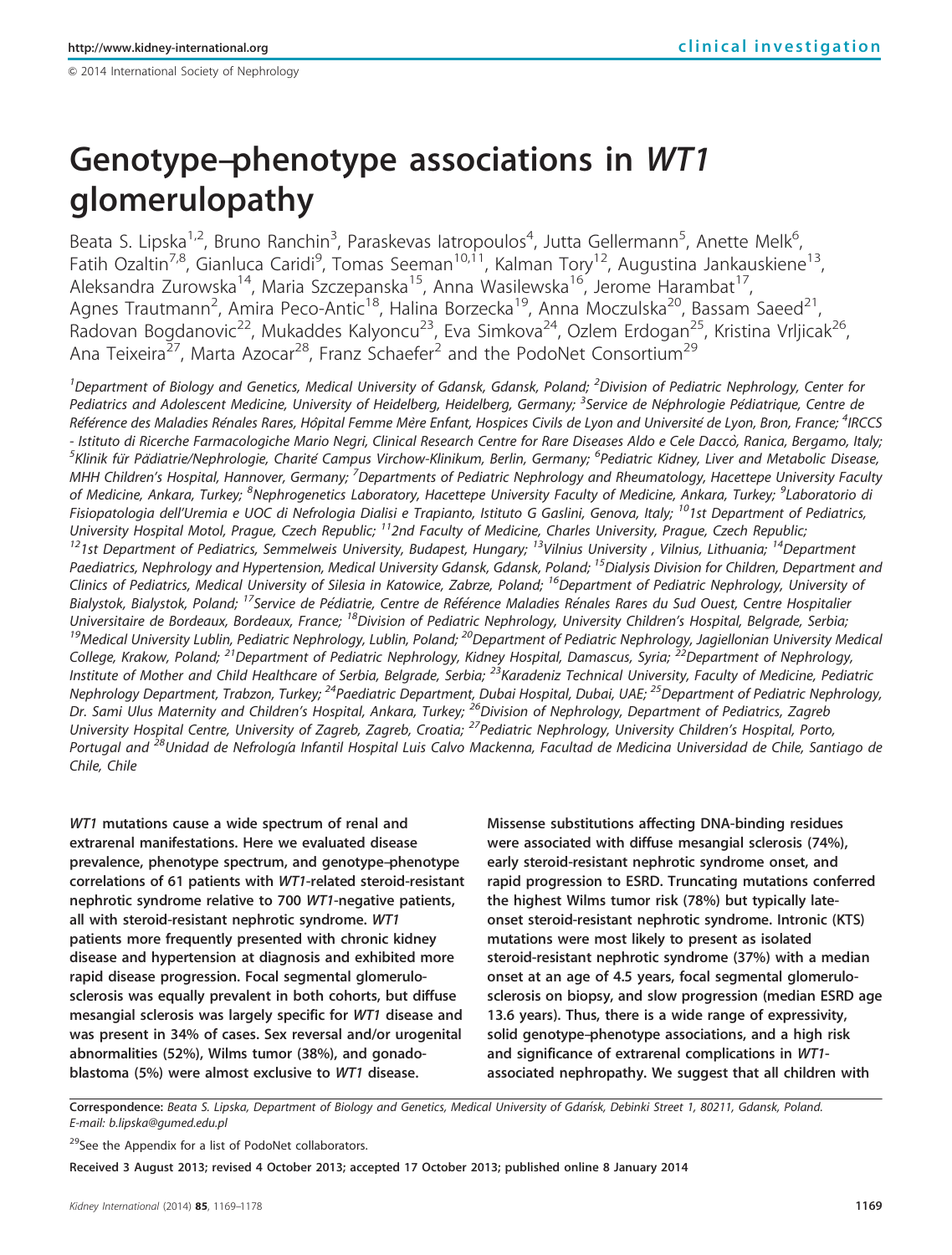# steroid-resistant nephrotic syndrome undergo WT1 gene screening.

Kidney International (2014) 85, 1169-1178; doi[:10.1038/ki.2013.519](http://dx.doi.org/10.1038/ki.2013.519); published online 8 January 2014

KEYWORDS: Denys–Drash syndrome; diffuse mesangial sclerosis; focal segmental glomerulosclerosis; Frasier syndrome; steroid-resistant nephrotic syndrome; WT1

Up to 25% of steroid-resistant nephrotic syndrome (SRNS) cases in children are caused by abnormalities in genes specifically or preferentially expressed by the podocyte. $1-4$ WT1 was the first gene shown to be mutated in SRNS.<sup>5</sup> Originally identified as a Wilms tumor (WT) suppressor gene, the primary physiological role of WT1 is to control the development of the genitourinary system. In the fetal kidney, WT1 is abundantly expressed in areas of active glomerulogenesis, supporting a major role of the gene in the development and maturation of the glomerular filtration barrier.<sup>[6](#page-8-0)</sup> After completion of nephrogenesis, WT1 expression is limited to podocytes.

WT1 encodes a transcription factor containing an N-terminal transactivation domain (exon 1) and four zinc-fingers at the C-terminus (exons 7–10). Germline alterations located throughout the entire coding sequence, usually truncating point mutations, predispose to WT.<sup>7-9</sup> A splice site at exon 9 inserts three additional amino acids between the third and the fourth zinc-finger (usually referred to as the KTS splice insert). Mutations in the KTS site result in Frasier syndrome.<sup>10</sup> A group of mostly missense mutations in exons 8 and 9 affect the zinc-finger domains. These variably impair the DNA-binding capacity of WT1 and cause either Denys–Drash syndrome or Meacham syndrome, a condition associated with extrarenal congenital defects including diaphragmatic hernia.[5,7,11](#page-8-0) Finally, large genomic rearrangements affecting chromosome 11p13 may disrupt WT1 among several genes, resulting in WAGR syndrome (Wilms Tumor, Aniridia, Genitourinary Abnormalities, and Mental Retardation).<sup>[8](#page-8-0)</sup> WT1-associated disorders may include SRNS either as an initial symptom or as a later development in a patient diagnosed on the basis of extrarenal features. In addition, isolated SRNS may result from a wide range of WT1 sequence variations, predominantly but not exclusively exonic point mutations notorious for incomplete penetrance and significantly variable expressivity.<sup>8</sup>

The international PodoNet registry has assembled the largest genetically screened SRNS cohort to date. In this work we used the PodoNet cohort to describe the genotypic and phenotypic spectrum of WT1-associated kidney disease. The 61 cases collected by the consortium represent the largest and best characterized cohort of WT1 nephropathy analyzed to date. We provide demographic information on the relative frequency of WT1-associated SRNS and mutation types and perform a detailed genotype–phenotype correlation study encompassing the age and symptoms at disease onset, the long-term course of kidney function, and the incidence and spectrum of extrarenal manifestations.

# RESULTS

Among the 746 consecutive SRNS cases registered in the PodoNet cohort who underwent WT1 gene screening, 46 patients (6%) from 23 clinical centers in 12 European and Middle East countries were found to be positive for a WT1 mutation. These included 2 out of 25 (8%) SRNS families with autosomal dominant inheritance reported to the Registry. In addition, information on 15 patients, including 2 additional families, diagnosed with WT1-associated SRNS before the formation of the PodoNet consortium was included in the analysis, yielding a cohort of 61 patients ([Figure 1\)](#page-2-0). WT1-positive patients did not cluster to any specific region, country, or era. Results of 17 (28%) patients have been previously published;<sup>3,12–22</sup> however, for the purposes of this study the most recent follow-up data were provided.

# WT1 mutation screening

All patients in the PodoNet cohort underwent mutational screening of exons 8 and 9 and their intronic junctions. Seven patients with clinical features highly suggestive of WT1-associated disease (concomitant WT or ovarian dysgerminoma) and no mutation in the *hot spot* region underwent extended screening of the entire coding sequence of WT1, yielding a causative point mutation in four cases. The remaining three patients were tested by array comparative genomic hybridization for large genomic deletions at chromosome 11p13. No deletion at the WT1 locus and/or its adjacent chromosomal region was detected.

A total of 30 different WT1 mutations were detected ([Figure 2\)](#page-3-0), including 5 recurrent mutations:  $c.1288C > T$ , c.1372C > T, c.1384C > T, c.1432 + 4C > T, and c.1432 + 5  $G>A$  (previously referred to as R362X, R390X, R394W, IVS9 +  $4C>T$ , and IVS9 +  $5 G > A$ , respectively). Five mutations are novel:  $c.1017C > A$ ,  $c.1063A > T$ ,  $c.1192T > C$ ,  $c.1249 + 3A > G$ , and  $c.1337C > T$  (detailed evaluation of their pathogenic effect is in Supplementary Material S2 online).

A total of 55 (90%) patients carried mutations in the hot spot region. Mutations were categorized as truncating mutations (5 mutations in 9 subjects), missense mutations affecting amino acids in DNA-binding positions (14 mutations in 24 subjects), other missense mutations  $(n=7)$ , intronic KTS mutations (3 mutations in 19 subjects), and other intronic mutations (1 mutation in 2 family members). The most common mutation, found in nine nonrelated cases, was  $c.1384C>T$ , leading to the p.Arg462Trp substitution (previously referred to as R394W).

# Initial manifestation and clinical course of disease

The clinical characteristics of the SRNS patients with and without WT1 mutations were compared ([Table 1](#page-4-0)). Patients with WT1-associated disease were usually less symptomatic at the time of diagnosis with less marked edema and hypoalbuminemia, but more commonly presented with impaired glomerular filtration rate as compared with WT1-negative cases. The initial diagnosis was isolated SRNS in 56% of cases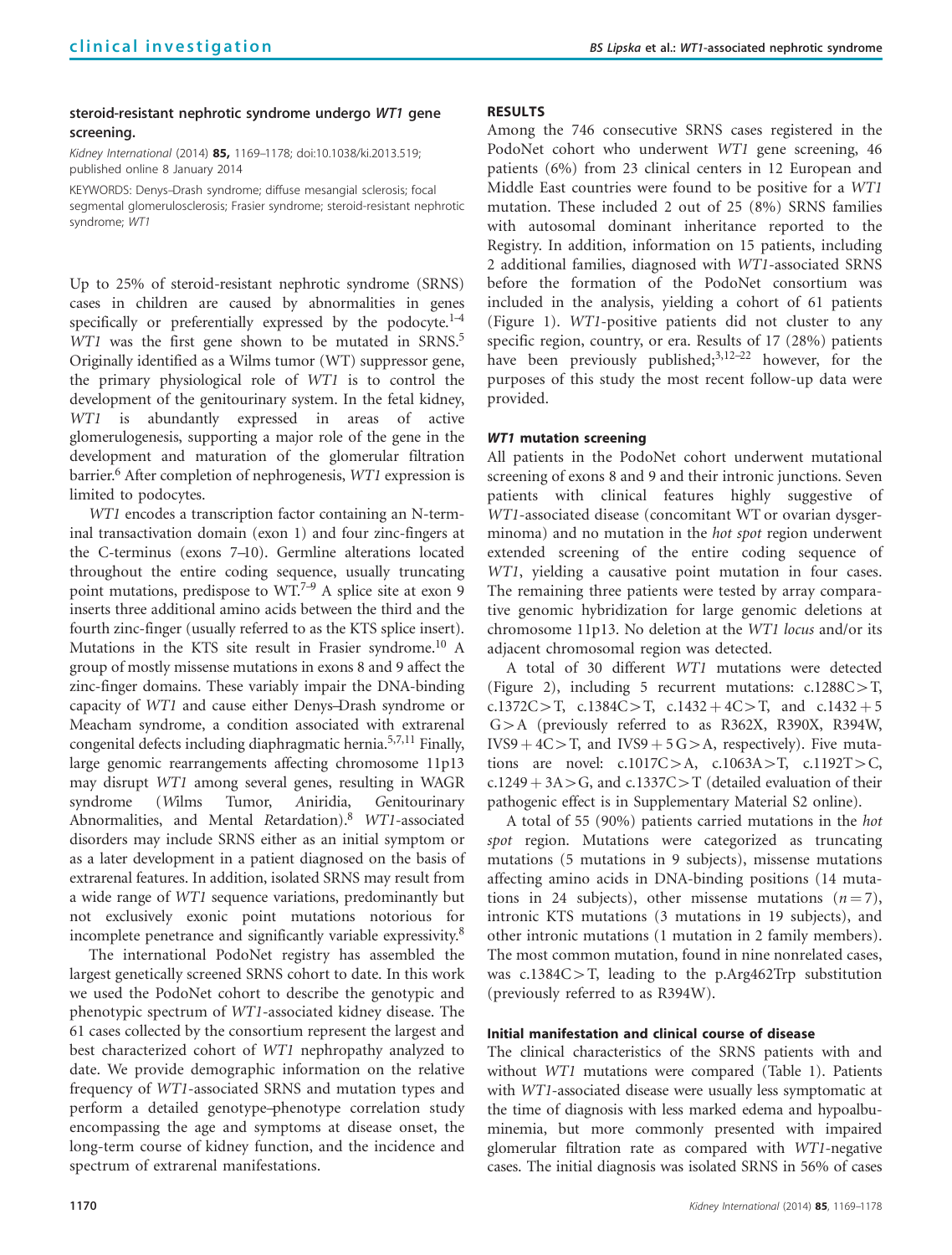<span id="page-2-0"></span>

Figure 1 | Synopsis of clinical disease course in 61 steroid-resistant nephrotic syndrome (SRNS) patients with Wilms tumor 1 (WT1) mutations. The first column indicates the mutation type: EMD, exonic mutation affecting the DNA-binding site; EMO, other exonic missense mutation; ETR, exonic truncating mutation; IMO, other intronic mutation; KTS, intronic mutation affecting the KTS splice site. The second column describes the type of histopathological lesion: DMS, diffuse mesangial sclerosis; FSGS, focal segmental glomerulosclerosis; other, other histopathological lesion; N/A, data not available. The black line denotes the time before first clinical disease manifestation, the blue bars denote the period with proteinuria/chronic kidney disease (CKD), the red bars show dialysis periods, and the green bars show transplantation periods. The symbols denote the time of Wilms tumor (WT) diagnosis  $(*)$  and gonadectomy  $(\wedge)$ .

 $(n = 34)$ . In retrospect, however, only 28%  $(n = 17)$  of the patients could be considered as having isolated SRNS when accounting for urogenital anomalies, sex reversal, and lateonset WTs detected subsequent to WT1 mutation. All patients with isolated SRNS were genotypic and phenotypic females, whereas the syndromic cases encompassed both male and female phenotypic patients. Patients with WT1-associated SRNS attained end-stage renal disease (ESRD) at, on average, 3 years younger age than patients with other genetic causes of SRNS ( $n = 88$ ; 66 NPHS2, 13 NPHS1, 5 PTPRO, 3 LAMB1, and 1 *MYO1E*;  $P = 0.001$ ) and at almost 10 years younger age than patients without detectable genetic cause  $(P<0.0001)$ ; [Figure 3\)](#page-4-0).

Grouping of mutations according to location revealed notable phenotypic differences. Patients with exonic mutations were significantly younger at diagnosis, presented with more severe proteinuria, edema, and hypertension, and progressed more rapidly to ESRD [\(Table 2\)](#page-5-0). The average time interval from diagnosis to end-stage kidney disease was 2.7 versus 9.2 years  $(P<0.001)$ . Further subgrouping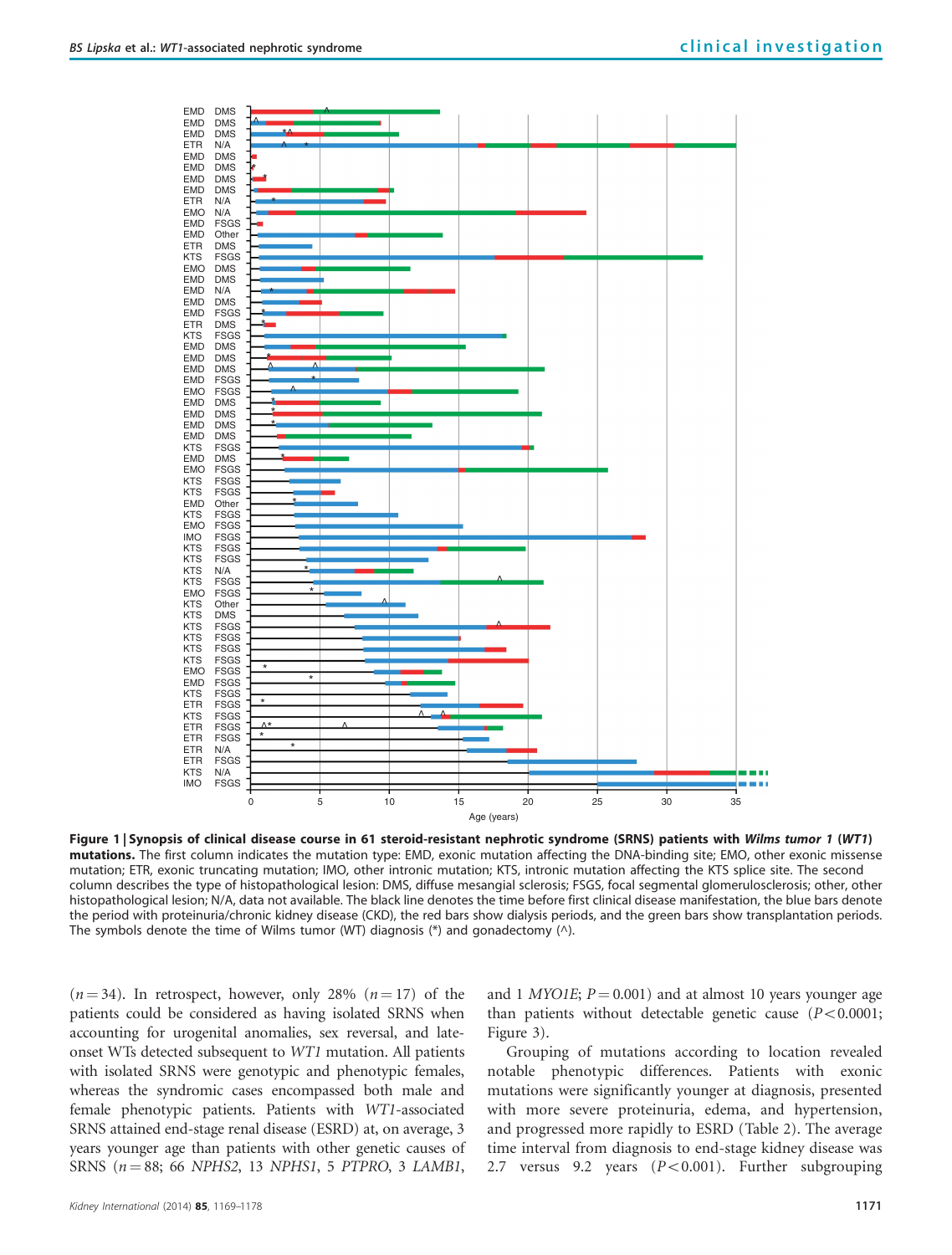<span id="page-3-0"></span>

Figure 2 | Localization of the Wilms tumor 1 (WT1) mutations detected in the analyzed cohort of steroid-resistant nephrotic syndrome (SRNS) patients. As the reference sequence, the NCBI 517aa isoform D (NM\_024426.4, GRCh37 assembly) of WT1 corresponding to the ENSEMBL transcript ENST00000332351 (ENSG00000184937) is used. In addition, the traditional nomenclature referring to the 449aa isoform is given for ease of comparison with previous publications on the subject matter. The underlined text indicates recurrent mutations detected in at least three unrelated patients from different ethnic groups; the tagged (blue frame) portion indicates novel mutations described for the first time in this study; and red text indicates missense mutations affecting nucleotides coding for residues important for interaction with target DNA: 434–449 (previously 366-381) in exon 8 and 461–469 (previously 393–401) in exon 9 (Swiss-Prot: P19544).

by mutation type showed distinct differences between patients with missense mutations affecting DNA-binding amino acid residues and those with truncating mutations [\(Table 3](#page-5-0) and [Figures 1 and 4](#page-2-0)). Mutations in DNA-binding positions were associated with the earliest disease onset and the most rapid progression to ESRD  $(P<0.001)$ . Among the 9 patients with truncating mutations, 4 developed SRNS before 2 years and 5 beyond 10 years of age. Patients with other missense mutations showed an intermediate disease course.

Among 9 children with late-onset SRNS (age  $>10$  years), 5 had truncating WT1 mutations; 4 of these were long-term WT survivors. The other four late-onset patients had intronic mutations (thereof 3 KTS); these patients manifested with isolated proteinuria without extrarenal symptoms. Of the 7 peripubescent children with exonic mutations, 6 had undergone unilateral ( $n = 5$ ) or subtotal bilateral nephrectomy  $(n = 1)$  for WT 5.3–13.6 years before the onset of SRNS.

The 9 patients with the p.Arg462Trp mutation showed SRNS onset between 3 weeks and 3.1 years of age (median 9.5 months). Of the 9 subjects, 5 progressed to ESRD before their fourth birthday, 1 at age 7, and 3 still had preserved kidney function at age 5–8 years.

#### Histopathology findings

Similar to the non-WT1-associated SRNS, the most common histopathological finding in WT1 disease was focal segmental glomerulosclerosis (FSGS; [Table 1\)](#page-4-0). Diffuse mesangial sclerosis (DMS), the second most common histology, was

highly predictive of *WT1* mutations: *WT1*-positive patients accounted for 60% of all DMS cases reported in the PodoNet Registry (odds ratio  $= 21$ ; 95% confidence interval: 9.7–50;  $P<0.0001$ ). Among the WT1 patients, DMS was six times more likely to be present in children diagnosed before the age of 2 years than in older children (60% vs. 10%) and associated almost exclusively with exonic missense mutations ([Tables 2 and 3\)](#page-5-0). Conversely, FSGS was observed mainly in patients with first disease manifestation beyond 2 years of age (74% vs. 23%) and was present in almost 90% of patients with intronic mutations. Among the six patients with a p.Arg462Trp mutation who underwent kidney biopsy, DMS, FSGS, and membranoproliferative glomerulonephritis were reported in two cases each.

# **Malignancies**

Cancer was more common in patients with exonic mutations (73% vs. 19%), the highest rate of neoplasia being observed among patients with truncating mutations (78%).

Wilms tumors. WTs developed in 23 patients [\(Tables 2](#page-5-0)) [and 3](#page-5-0)). Of them, 22 were carriers of exonic WT1 mutations who were cumulatively followed-up for 199 years (that is, one case per 9 years at risk). In contrast, only a single WT occurred in a patient with a KTS mutation (incidence 1 per 343 years at risk). The median age at WT diagnosis was 1.6 (range 0.1–4.5) years. In six patients, SRNS preceded WT by a median of 1.7 years (range 2 weeks–3.9 years); 8 children first presented with SRNS at the time of WT diagnosis, and in 9 patients SRNS developed after a median of 8 years (range 4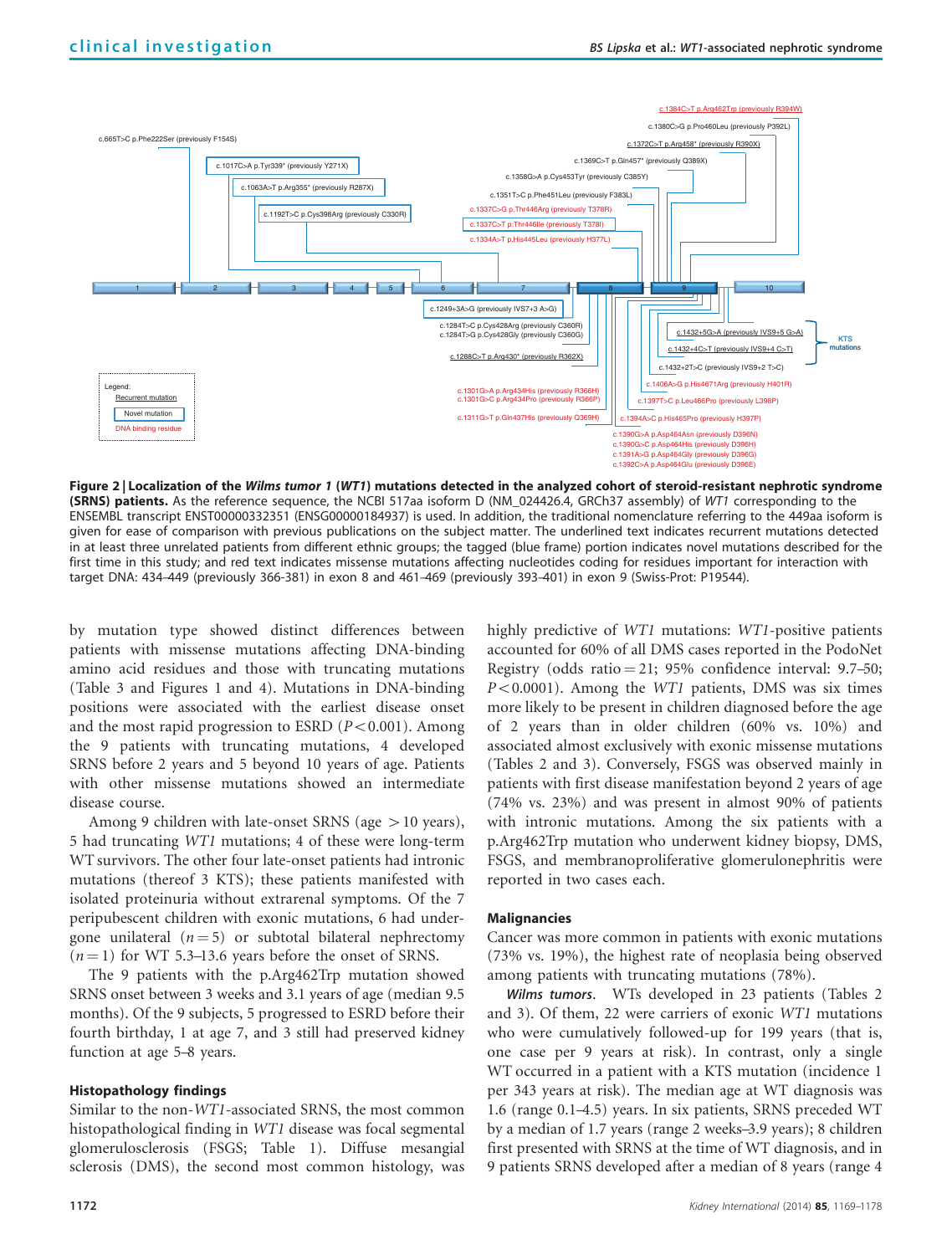<span id="page-4-0"></span>Table 1 | Clinical characteristics at the time of diagnosis and prospective kidney survival rates of 61 children with SRNS related to WT1 mutations versus 700 patients screened negative in WT1

|                                       | <b>WT1 SRNS</b>      | Non-WT1 SRNS     |
|---------------------------------------|----------------------|------------------|
| N                                     | 61                   | 700              |
| Age at diagnosis (years)              | $2.0$ (0.7-6.8)***   | $4.4(1.9-10.1)$  |
| Asymptomatic, incidental diagnosis    | 27.9%**              | 12.6%            |
| Edema (none/mild/moderate/severe)     | 46/19/26/9%          | 14/8/31/22%      |
| Proteinuria (small/gross)             | 19/81%               | 16/84%           |
| Hematuria                             | 27.3%                | 37.5%            |
| Hypertension                          | 39.0%***             | 15.5%            |
| eGFR (ml/min per $1.73 \text{ m}^2$ ) | 74 (60-106)**        | 103 (71-144)     |
| Serum albumin (g/l)                   | 27 (19-35)*          | $21(16-28)$      |
| Wilms tumor                           | 37.7%***             | 0.3%             |
| Gonadoblastoma                        | $4.9\%$ **           | 0.1%             |
| Sex reversal                          | 14.7%***             | 0.1%             |
| Genital abnormalities in subjects     | $31.1\%***$          | 0.1%             |
| with concordant gender                |                      |                  |
| Urinary tract abnormalities           | $11.4\%***$          | 1.3%             |
| Histopathology subtype                |                      |                  |
| <b>FSGS</b>                           | 47.5%                | 43.7%            |
| <b>DMS</b>                            | 34.4%***             | 1.6%             |
| MesGN                                 | 3.3%                 | 10.0%            |
| <b>MCN</b>                            | 1.7%                 | 15.3%            |
| Other/no data                         | 13.1%                | 21.8%            |
| Kidney survival from diagnosis        |                      |                  |
| 2-Year survival rate                  | 70.1 $\pm$ 8.2%***   | $92.0 \pm 1.1\%$ |
| 5-Year survival rate                  | $55.2 \pm 7.4\%$ *** | $72.1 \pm 7.9\%$ |
| 10-Year survival rate                 | $25.0 \pm 3.5\%$ *** | $51.5 \pm 3.4\%$ |

Abbreviations: DMS, diffuse mesangial sclerosis; eGFR, estimated glomerular filtration rate; FSGS, focal segmental glomerulosclerosis; MCN, minimal change nephropathy; MesGN, mesangioproliferative glomerulonephritis; SRNS, steroid-resistant nephrotic syndrome; WT1, Wilms tumor 1.

Data are given as median (interquartile range) or %.  $*P<0.05$ ,  $*P<0.01$ ,  $***P<0.001$ .

months–13.6 years) after diagnosis and treatment of a WT. Bilateral tumors were more common in patients with truncating mutations (odds ratio = 18.4;  $P = 0.01$ ).

Gonadoblastoma. Gonadoblastoma, including one bilateral case, occurred in three of nine 46,XY individuals with sex reversal within a cumulative observation time of 91 years.

Two patients developed Epstein–Barr virus–associated post-transplant lymphoproliferative disease (B-cell lymphoma) during adolescence. Both patients had previously undergone cyclophosphamide treatment for SRNS, were receiving ciclosporin A and mycophenolate mofetil when post-transplant lymphoproliferative disease developed, and had donor-positive/recipient-negative high-risk Epstein–Barr virus status at the time of transplantation.

## Sex reversal, urogenital abnormalities, and reproductive function

Male-to-female sex reversal was detected in nine subjects (1/3 of 46,XY individuals), all of whom were already diagnosed with a WT1 mutation. In two phenotypic girls with SRNS, primary amenorrhea had prompted WT1 screening. Sex reversal occurred exclusively in patients with KTS mutations and DNA-binding site mutations ([Table 3](#page-5-0)).



Figure 3 | Actuarial kidney survival analysis of 61 patients with steroid-resistant nephrotic syndrome (SRNS) due to Wilms tumor 1 (WT1) mutations (solid blue line) compared with 88 patients with other monogenic forms of SRNS (dotted green line;  $P$ <0.001) and 597 mutation-negative patients (dashed red line;  $P < 0.0001$ ). Patients with prophylactic bilateral nephrectomy were censored at the time of surgery.

All 46,XY individuals, except one, presenting with a male phenotype had various abnormalities of the external genitalia, the most common being cryptorchidism and hypospadias, present in 83% and 67%, respectively ([Table 2](#page-5-0)). Furthermore, 3 of the 34 female patients with 46,XX presented with genital abnormalities ([Table 2](#page-5-0)).

The median age at menarche in the 46,XX female patients was 13 (range 10–15) years. All adolescent 46,XY individuals with male-to-female sex reversal achieved menstruation on hormone replacement therapy. To date, two adult female patients have mothered children.

Among four boys with the same p.Arg462Trp mutation, genital abnormalities varied and included penoscrotal hypoplasia, hypospadias, and cryptorchidism; one girl with the mutation presented with uterus bicornus.

Urinary tract abnormalities were noted in seven patients (11%, [Tables 2 and 3\)](#page-5-0). Of them, three were female, three (phenotypic and karyotypic) were male, and one was a karyotypic male with sex reversal. Five of the patients had combined urinary tract and genital anomalies.

# Prophylactic nephrectomy and/or gonadectomy

A total of 27 patients (44%), including 4 with intronic mutations, underwent bilateral nephrectomy. Half of them, all with exonic mutations, underwent the surgery before their fifth birthday. Nephrectomy was performed electively before transplantation ( $n = 18$ ), because of bilateral WT  $(n = 5)$  or because of suspicious sonographic findings  $(n = 4)$ .

In 14 (52%) 46,XY individuals, both with exonic (9/18) and intronic (5/9) mutations, preemptive bilateral gonadectomy before 20 years of age was undertaken. On histopathological evaluation, mixed gonadal dysgenesis was the most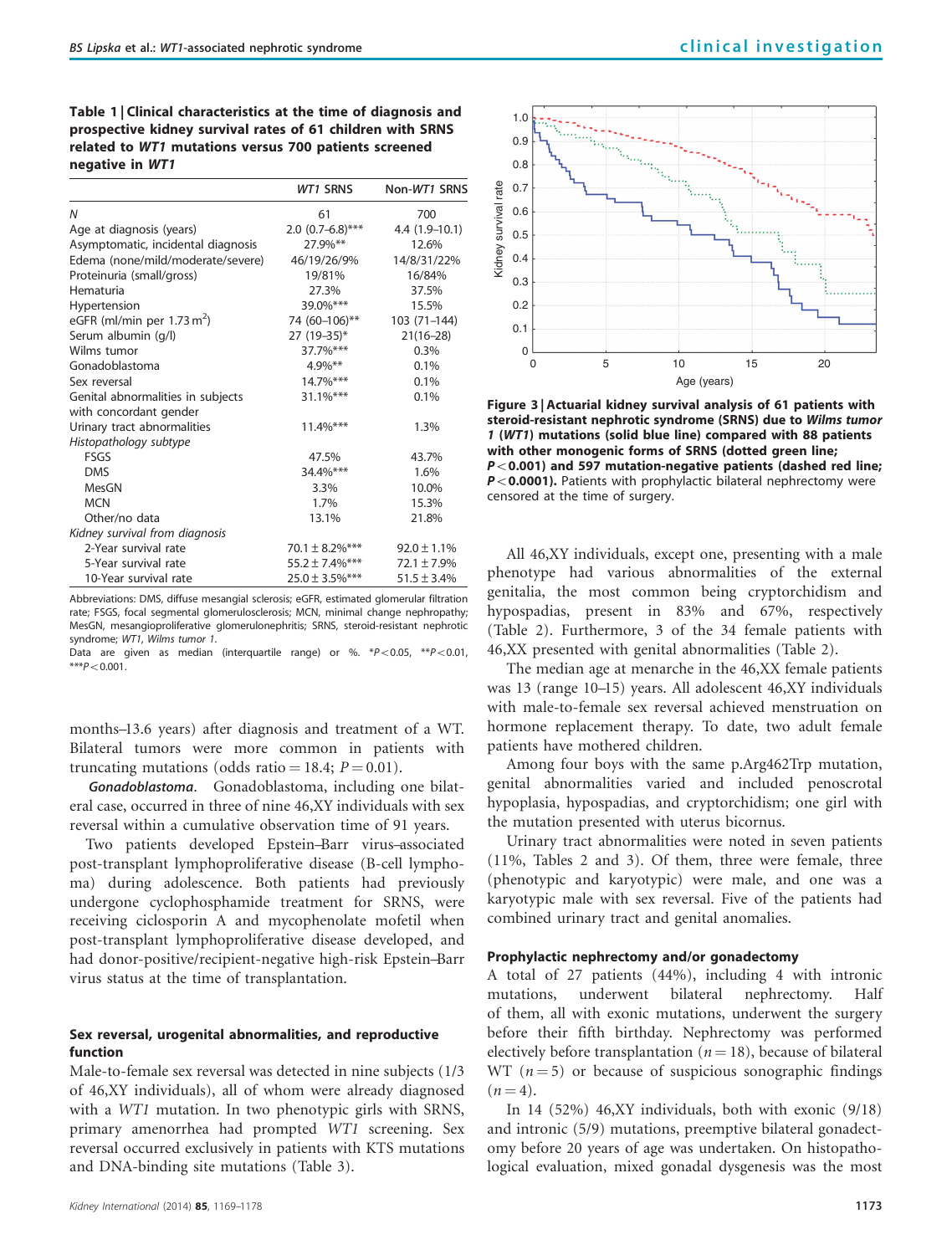## <span id="page-5-0"></span>Table 2 | Comparison of patients with exonic versus intronic mutations in WT1

|                                     | <b>Exonic mutations</b>     | Intronic mutations                                                                                                   |  |  |
|-------------------------------------|-----------------------------|----------------------------------------------------------------------------------------------------------------------|--|--|
| N                                   | 40                          | 21                                                                                                                   |  |  |
| Age at SRNS onset (years)           | $1.1 (0.4 - 2.8)$ ***       | $4.5(3.2 - 8.2)$                                                                                                     |  |  |
| Asymptomatic,                       |                             |                                                                                                                      |  |  |
| incidental diagnosis                | 40.0%**                     | 85.7%                                                                                                                |  |  |
| Edema (none/mild/moderate/severe)   | 35/18/32/15%**              | 65/20/15/0%                                                                                                          |  |  |
| Proteinuria (small/gross)           | 15/85%                      | 25/75 %                                                                                                              |  |  |
| Hematuria                           | 31.3%                       | 23.8%                                                                                                                |  |  |
| Hypertension                        | 50%**                       | 19%                                                                                                                  |  |  |
| Chronic renal failure at diagnosis  | 23%**                       | 0%                                                                                                                   |  |  |
| Histopathology subtype              |                             |                                                                                                                      |  |  |
| FSGS                                | $13***$                     | 17                                                                                                                   |  |  |
| <b>DMS</b>                          | $20***$                     |                                                                                                                      |  |  |
| Other                               | 2                           |                                                                                                                      |  |  |
| Failed/no data                      | 5                           | $\overline{2}$                                                                                                       |  |  |
| Cancer <sup>a</sup>                 | 24/33 <sup>ª</sup> (73%)*** | 4/21 (19%)                                                                                                           |  |  |
| Wilms tumor <sup>a</sup>            | 22 (17 Uni-/5 bilateral)*** | 1 (Unilateral)                                                                                                       |  |  |
| Gonadoblastoma                      |                             | 2                                                                                                                    |  |  |
| Other                               | 1 (Lymphoma)                | 1 (Lymphoma)                                                                                                         |  |  |
| Sex reversal                        | 3/40 (8%)* (3/18 46, XY*)   | 6/21 (29%) (6/9 46, XY)                                                                                              |  |  |
| Genital abnormalities in phenotypic |                             |                                                                                                                      |  |  |
| males                               |                             |                                                                                                                      |  |  |
| Cryptorchidism                      | 13/15 (93%)                 | $2/3$ (67%)                                                                                                          |  |  |
| Hypospadia                          | 9/15(60%)                   | 3/3 (100%)                                                                                                           |  |  |
| Bifidus/hypoplastic scrotum         | 6/15(40%)                   | $2/3$ (67%)                                                                                                          |  |  |
| Rudimentary vagina and/or uterus    | 5/15 (33%)                  | $0/3$ (0%)                                                                                                           |  |  |
| Genital abnormalities in phenotypic | 1, Uterus bicornus          | 1, Polypose uterus; 1, hypertrophic ovary                                                                            |  |  |
| females                             |                             |                                                                                                                      |  |  |
| Urinary tract abnormalities         |                             | 1, Duplex kidney; 1, horseshoe kidney; 2, VUR > II grade 1, Horseshoe kidney; 1, kidney malrotation; 1, PUJ stenosis |  |  |
| Kidney survival from diagnosis      |                             |                                                                                                                      |  |  |
| 2 Years                             | 57.1 $\pm$ 8.3 %***         | $90.5 \pm 6.4\%$                                                                                                     |  |  |
| 5 Years                             | $35.8 \pm 5.7$ %***         | $85.3 \pm 8.9\%$                                                                                                     |  |  |
| 10 Years                            | $18.2 \pm 2.7$ %***         | $37.0 \pm 11.0\%$                                                                                                    |  |  |

Abbreviations: DMS, diffuse mesangial sclerosis; FSGS, focal segmental glomerulosclerosis; PUJ, pelviureteric junction; SRNS, steroid-resistant nephrotic syndrome; VUR, vesicoureteral reflux; WT1, Wilms tumor 1.

 $*P<0.05$ ,  $**P<0.01$ ,  $***P<0.001$ . Data are given as median (interquartile range) or %.

<sup>a</sup>Seven cases with prophylactic bilateral nephrectomy performed before age 5 years excluded from the analysis.

#### Table 3 | Genotype–phenotype association for WT1 mutation subtypes

| Type of mutation                                            | Exonic                  |                                        |                             | <b>Intronic</b>             |                             |
|-------------------------------------------------------------|-------------------------|----------------------------------------|-----------------------------|-----------------------------|-----------------------------|
|                                                             | Truncating<br>mutations | DNA-binding site<br>missense mutations | Other missense<br>mutations | KTS (intron 9)<br>mutations | Other intronic<br>mutations |
| N                                                           | 9                       | 24                                     |                             | 19                          |                             |
| Age at SRNS onset                                           | $12.3(0.6 - 15.3)$      | $0.9(0.2-1.6)$                         | $2.4(0.7-5.3)$              | $4.5(3.1 - 8.1)$            | 14.2 (3.5–25)               |
| Age at 50% kidney survival <sup>a</sup>                     | 16.5                    | 2.5                                    | 10.8                        | 13.6                        | NA                          |
| Renal histopathology <sup>b</sup>                           |                         |                                        |                             |                             |                             |
| <b>DMS</b>                                                  | $2/6$ (33%)             | 17/23 (74%)                            | $4/6$ (67%)                 | 1/17(6%)                    | 0/2                         |
| FSGS                                                        | 4/6 (67%)               | 4/23 (17%)                             | $2/6$ (33%)                 | 15/17 (88%)                 | 2/2                         |
| <b>Isolated SRNS</b>                                        | 1/9 (11%)               | 5/24 (21%)                             | $2/7$ (29%)                 | 7/19 (37%)                  | 2/2                         |
| Sex reversal <sup>c</sup>                                   | $0/5$ (0 %)             | 3/11(27%)                              | $0/2$ (0 %)                 | 6/9(67%)                    | 0/0                         |
| Genital abnormalities in subjects with<br>concordant gender | 6/9(67%)                | 9/21(43%)                              | $2/7$ (29%)                 | 4/13(31%)                   | 0/2                         |
| Wilms tumor                                                 | 7/9 (78%)               | 13/24 (54%)                            | 2/7(29%)                    | 1/19(5%)                    | 0/2                         |
| Thereof bilateral                                           | 4/9 (44%)               | 1/24(4%)                               |                             |                             |                             |
| Other neoplasia                                             | $0/9(0\%)$              | 2/24(8%)                               | $0/7$ (0%)                  | 3/19 (16%)                  | 0/2                         |
| Urinary tract malformation                                  | 2/9 (22%)               | 1/24(4%)                               | 1/7(14%)                    | 3/19 (16%)                  | 0/2                         |

Abbreviations: DMS, diffuse mesangial sclerosis; FSGS, focal segmental glomerulosclerosis; NA, not available; SRNS, steroid-resistant nephrotic syndrome; WT1, Wilms tumor 1. Data are given as median (interquartile range) or %.

<sup>a</sup>Kaplan-Meier median estimate.

bOnly successful biopsies considered.

<sup>c</sup>Only patients with 46,XY karyotype considered.

common finding; however, in three patients asymptomatic gonadoblastoma was detected and in three patients no gonads were found.

## DISCUSSION

In this large unselected cohort, we found WT1 mutations in 6% of sporadic SRNS patients, in keeping with the prevalence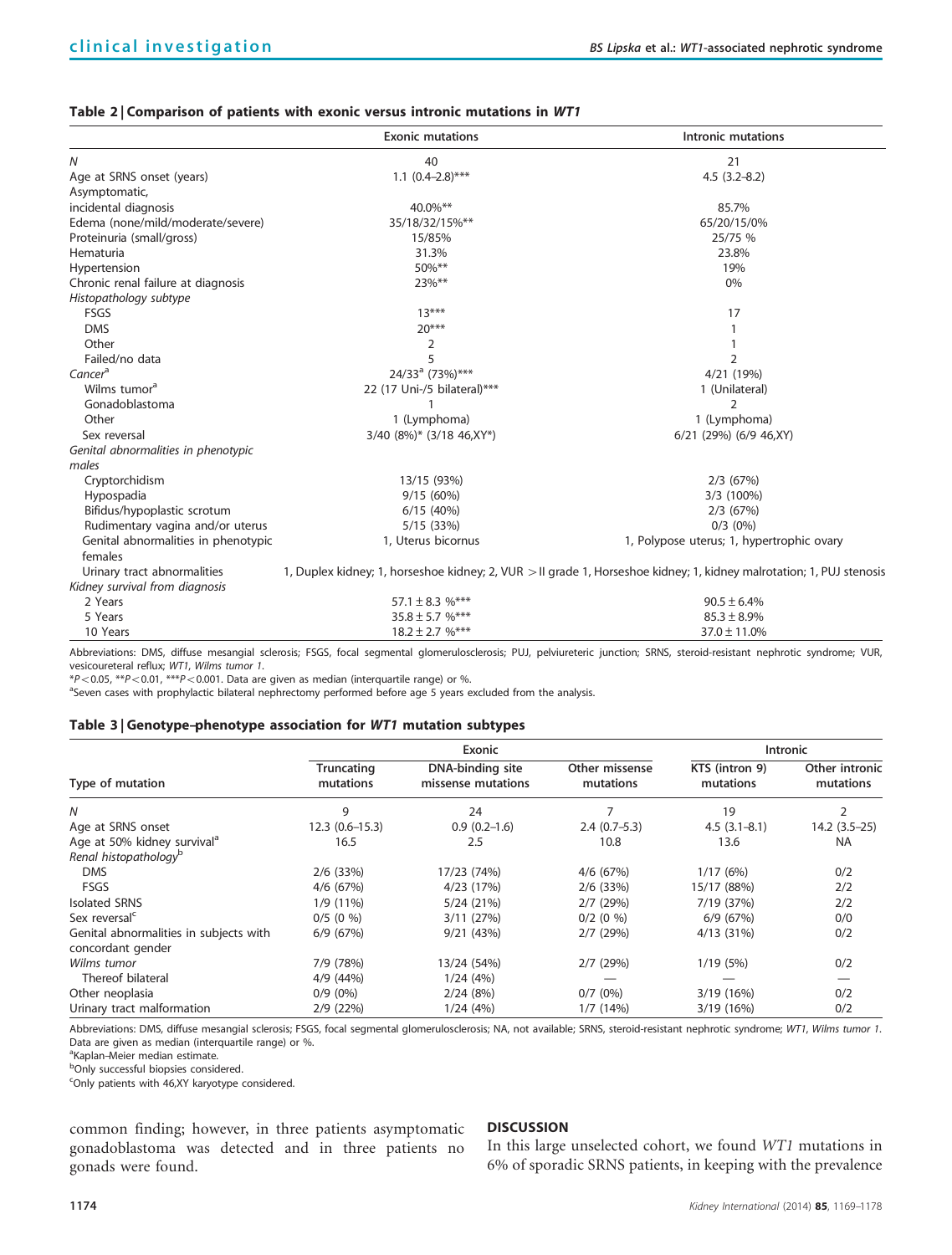

Figure 4 | Actuarial kidney survival analysis by type of Wilms tumor 1 (WT1) mutation. Two patients with non-KTS intronic mutations were not considered.  $P < 0.001$ .

figures reported in previous smaller studies ranging from 2.7 to 7%.[4,11,23,24](#page-8-0) WT1-positive cases were equally common in all pediatric age groups, reconfirming comparable figures reported separately for congenital/infantile and adolescent SRNS.[2,3](#page-8-0)

Compared with non-WT1-associated SRNS, patients with WT1 nephropathy were less often overtly nephrotic but more often presented with chronic kidney disease at the time of diagnosis. WT1 disease tended to progress more rapidly than SRNS from other causes, with ESRD occurring at an almost 9 years younger age on average. FSGS was the most frequent histopathological finding in WT1 nephropathy and was equally common in non-WT1-related SRNS, whereas the diagnosis of DMS was largely specific for WT1-associated disease.

Furthermore, WT1 mutations were associated with a wide spectrum and expressivity of extrarenal phenotypes concerning urogenital development and the development of tumors. These were largely specific for WT1-associated disease, although a few cases of SRNS with WT or gonadoblastoma were noted in patients in whom no abnormalities in WT1 could be detected.

Both renal and extrarenal phenotypes were clearly associated with the type and location of the causative mutation. The two largest subgroups, encompassing 70% of the cohort, comprised cases with exonic mutations affecting nucleotides coding for DNA-binding residues and KTS mutations in intron 9, that is, the abnormalities classically associated with Denys–Drash and Frasier syndrome, respectively.

The former group of mutations comprised amino acids 434, 437, 445, 446, 462, and 464–467, positions of established relevance for DNA and RNA binding<sup>[25,26](#page-8-0)</sup> (Swiss-Prot: P19544). Patients with mutations in these positions uniformly showed early-onset renal disease and rapid progression to renal failure. DMS was found in the majority of patients, although one out of six subjects presented with FSGS. Although 54% of patients developed WT, the male-to-female sex reversal acclaimed to be typical of Denys–Drash syndrome was observed in 3 of 11 karyotypic male patients only.

Subjects with KTS mutations were characterized by a slightly later disease onset, almost invariably FSGS on biopsy, and a relatively slow progression pattern typically leading to ESRD in adolescence. Two-thirds of the karyotypic male patients showed the sex reversal typical of Frasier syndrome.

The phenotype of other exonic mutations was determined by the type of lesion: most subjects with truncating mutations developed WT in early life, whereas SRNS occurred later, typically in the second decade after nephrectomy. Only two patients with truncating mutations developed early-onset SRNS with DMS on biopsy. It is tempting to speculate that persistent glomerular hyperfiltration secondary to surgically reduced renal mass may have contributed to the late development of proteinuria, FSGS, and progressive chronic kidney disease in these patients with mutations with an otherwise low intrinsic capacity to cause podocyte damage. Missense mutations affecting amino acids in non-DNAbinding positions were characterized by an intermediate renal phenotype manifesting within the first 5 years of life, usually presenting with DMS on biopsy, and progressing to ESRD at  $\sim$ 10 years of age on average. The more severe renal phenotype associated with missense as compared with truncating mutations may be explained by the production of a dominant-negative mutant WT1 protein interfering with the action of wild-type protein, whereas truncating mutations exert a dosage effect only.

In contrast to the consistent associations of mutation type and clinical disease manifestation, considerable variability was found regarding the histomorphological appearance. The fraction of children displaying DMS or FSGS varied only gradually between truncating, DNA-binding site, and other exonic missense mutations. Remarkable histopathological heterogeneity was noted even among carriers of the same genetic abnormality (p.Arg462Trp), in which DMS, FSGS, and even membranoproliferative glomerulonephritis were observed with equal frequency despite uniformly early disease onset and mostly rapid progression to renal failure.

Major phenotypic variability was also observed with respect to the extrarenal manifestations of WT1-associated disease. As expected, male-to-female sex reversal was exclusively associated with KTS and DNA-binding site mutations, although  $<$  50% of karyotypic male patients with one of these mutations presented this feature characteristic of Frasier and Denys–Drash syndrome. Furthermore, a wide variety of genital and urinary tract abnormalities were noted at similar frequency in patients with any type of mutation, ranging from hypospadias and unilateral cryptorchidism to global penoscrotal hypoplasia. Subtle genital anomalies were even observed in a few karyotypic female patients. Taken together, genital malformations were detected in 50% of all patients. Our findings lend support to the concept that the interference of WT1 variants with genital development represents a continuum ranging from normal sexual differentiation to complete sex reversal.<sup>27</sup> In this context, the impact of KTS and DNA-binding site mutations is most disruptive but by no means exclusive.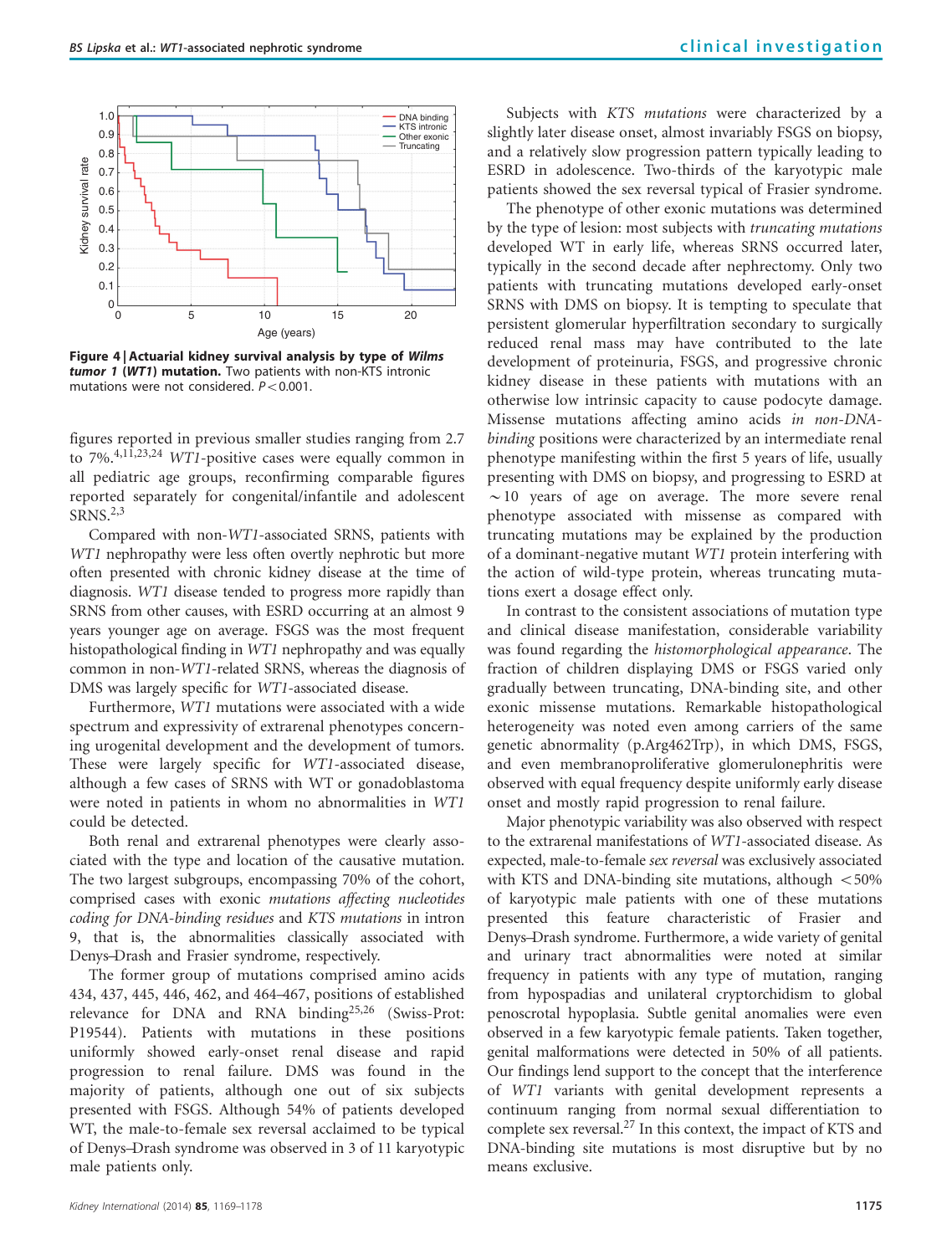# Wilms tumors

WTs, which occurred in 38% of the patients, are believed to develop as a consequence of somatic 'second hits' to the WT1 gene[.7](#page-8-0) Consistent with this two-hit model and previous observations, patients with truncating WT1 mutations showed a very high risk for WT, in particular bilateral disease, and developed tumors earlier (at median age 19 months) than reported for WT1 mutation–negative WT patients (median 36 months).<sup>[8,9](#page-8-0)</sup> The tumor risk progressively decreased in subjects with mutations altering DNA binding and in those with other exonic mutations, and was as low as 1 in 19 in subjects with intronic (KTS) mutations. The one patient with a KTS mutation diagnosed with a WT adds to a single further case reported in the literature.<sup>[28](#page-8-0)</sup> The very low tumor risk associated with KTS mutations is considered because of the fact that the two WT1 protein isoforms translated in patients with the KTS insert have equal antioncogenic properties.[29](#page-8-0)

# Germ cell tumors

Germ cell tumors occur much less frequently than WTs in patients with WT1 mutations. As these tumors are primarily related to gonadal dysgenesis rather than to defective postnatal WT1 expression, they are more likely to develop in patients with sex reversal that occurs more commonly with intronic mutations. Indeed, we observed three cases of gonadoblastoma, all among the nine patients with sex reversal. Two cases were associated with KTS mutations and one with a missense mutation affecting DNA binding. Hence, our findings suggest that gonadoblastoma may be equally likely in subjects with sex reversal as part of the Denys–Drash and Frasier syndrome phenotypes, at variance with previous studies associating gonadoblastoma risk mainly with KTS mutations.<sup>7,12</sup> With an observed incidence of one gonadal tumor in 30 years at risk, surgical removal of the dysgenetic gonads in patients with sex reversal is certainly a recommendable, although not an urgent, necessity.

The variable expressivity and wide range of renal and extrarenal disease phenotypes in WT1-associated SRNS have several important clinical implications. Approximately 28% of all patients with a WT1 mutation displayed isolated sporadic SRNS without any associated comorbidities, and in another 28% the extrarenal features were so subtle that they were detected only by additional examinations performed in the light of the genetic diagnosis. WT1 nephropathy may become manifest at any time in childhood, depending on the type of mutation. Although severe nephrotic syndrome may be present at the time of diagnosis, particularly in children with disease onset in early infancy, clinically asymptomatic proteinuria with mildly impaired glomerular filtration rate and hypertension is the more common initial presentation, occurring more frequently than in non-WT1-related SRNS. Although we found WT1 to be causative of only 6% of all SRNS cases, the high prevalence of truly or apparently isolated SRNS emphasizes the need to consider WT1 disease in all children and adolescents with proteinuria. Our findings provide a rationale for routine screening of WT1, in addition to NPHS2, in children with isolated, sporadic SRNS. A notable subgroup are adolescent girls with SRNS and primary amenorrhea, who should promptly undergo WT1 screening and karyotyping.

It should be noted that the 6% prevalence of WT1 mutations found in our SRNS cohort may be an underestimation related to the genetic screening paradigm applied. Only the hot spot region was sequenced in all patients, and only subjects presenting with signs and symptoms suspicious of WT1 disease with negative hot spot screening underwent sequencing of the entire WT1 gene. This extended screening turned out positive in four of seven cases. Hence, it is possible that an unknown number of subjects with isolated SRNS due to WT1 mutations may have been missed. Efforts to sequence all WT1 exons in the entire PodoNet cohort as part of a targeted next-generation sequencing panel covering all known SRNS genes are currently underway.

In conclusion, WT1 mutations constitute a rare but important genetic cause of SRNS, with a wide spectrum of renal and extrarenal phenotypes. Establishing the genetic diagnosis appears particularly important for WT1 disease in view of its unique associated features and complications, including the genotype-specific risk of altered urogenital differentiation and WT and germ cell tumor development.

# MATERIALS AND METHODS

# Study population

Among 1374 SRNS patients consecutively enrolled in the PodoNet Registry (see Supplementary Material S1 online for further information), 746 underwent genetic evaluation of exons 8 and 9 of the WT1 gene. In addition, 15 previously diagnosed cases of WT1-associated SRNS were included in the study. Seventeen cases evaluated in this study had been included in previous publications.<sup>3,12–22</sup>

# **Statistics**

Statistical analyses were performed using Statistica 9.1 (StatSoft, Tulsa, OK) and SAS 9.2 (Cary, NC). The frequencies were compared using  $\chi^2$  tests with adequate corrections and the Fisher exact probability test with Freeman–Halton extension for  $2\times 3$  and  $2\times 4$ tables when applicable. The effect on long-term kidney survival rates was analyzed using the Kaplan–Meier survival probability estimates and log-rank tests. Three cases who underwent prophylactic bilateral nephrectomy before reaching ESRD were censored at the time of nephrectomy.

# Mutational screening

DNA was extracted from peripheral blood following the standard phenol–chloroform protocol or using commercially available kits (Qiagen, Hilden, Germany). Exons 8 and 9 of WT1 with their adjacent intronic junctions, and in selected cases also the remaining exons, were analyzed by direct sequencing using the ABI3130 Genetic Analyser (Applied Biosystems, Foster City, CA). The NCBI 517aa isoform D of WT1 (NM\_024426.4), corresponding to the ENSEMBL transcript ENST00000332351 (ENSG00000184937), was used as the reference sequence. In addition, the traditional nomenclature referring to the 449aa isoform is given for ease of comparison with previous publications.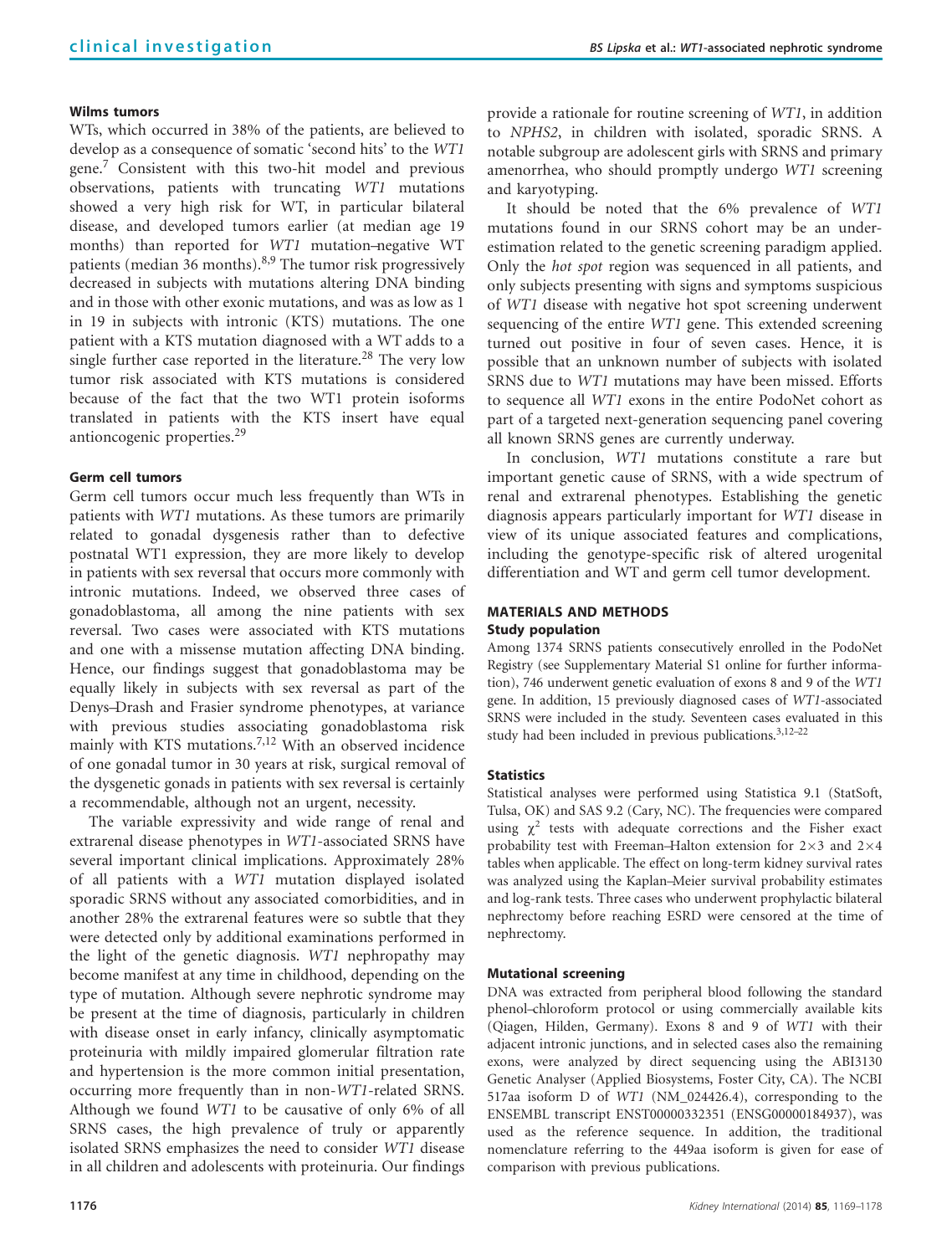#### <span id="page-8-0"></span>Array comparative genomic hybridization

Array comparative genomic hybridization analysis of the selected patients was performed using the 3×720K Whole-Genome Tiling Array (NimbleGen, Roche, Basel, Switzerland). Arrays were scanned with a MS200 Microarray Scanner and analyzed using NimbleScan, SignalMap, and Deva v1.2.1 software (NimbleGen, Roche). All identified genomic imbalances were verified in the database of genomic variants (DGV;<http://projects.tcag.ca/variation>; last accessed July 2013).

## In silico analyses of the effect on protein structure and function

Selected bioinformatics tools were used to assess the effect of sequence variants on the structure and function of the protein. The three-dimensional model of WT1 zinc domains (PDB: 2PRT) was analyzed using Rasmol software [\(www.rasmol.org\)](www.rasmol.org) to verify the effect of amino acid substitutions on the protein structure. In order to identify conservative amino acid residues, multiple-alignment analysis of the orthologs from different species was performed using the ClustalW algorithm [\(www.clustal.org](www.clustral.org)). The consequence on the splicing process was evaluated in silico using Human Splicing Finder<sup>[30](#page-9-0)</sup> for evaluation of exon/intron boundaries and ESEFinder<sup>[31](#page-9-0)</sup> for detection of putative exonic splicing enhancers/silencers.

#### **DISCLOSURE**

All the authors declared no competing interests.

#### ACKNOWLEDGMENTS

This study has been performed within the frames of the PodoNet Consortium (Supplementary Material S1 online). This work has been financed by E-Rare (PodoNet project), the 7th Framework Programme (EURenOmics, grant 2012-305608), the Polish Ministry of Science and Education (grant N402631840), and the German Research Foundation (Scha 477/11-1). FO was supported by the Scientific and Technological Research Council of Turkey (grant 108S417) and by the

Hacettepe University Infrastructure Projects (grants 06A101008 and 011A101003). KT was supported by a Bolyai Janos research fellowship of the Hungarian Academy of Sciences. We are grateful to

M Koczkowska from the Department of Biology and Genetics at Medical University of Gdansk, Poland, for help with the array-CGH analyses.

## SUPPLEMENTARY MATERIAL

Supplementary 1. Description of PodoNet Consortium and Registry. **Supplementary 2.** Pathogenicity assessment of the identified novel WT1 sequence variants.

Table S1. Summary of bioinformatic analyses of the detected novel sequence variants in the WT1 gene.

Supplementary material is linked to the online version of the paper at <http://www.nature.com/ki>

#### **REFERENCES**

- 1. Benoit G, Machuca E, Antignac C. Hereditary nephrotic syndrome: a systematic approach for genetic testing and a review of associated podocyte gene mutations. Pediatr Nephrol 2010; 25: 1621–1632.
- Hinkes BG, Mucha B, Vlangos CN et al. Nephrotic syndrome in the first year of life: two thirds of cases are caused by mutations in 4 genes (NPHS1, NPHS2, WT1, and LAMB2). Pediatrics 2007; 119: e907–e919.
- 3. Lipska BS, latropoulos P, Maranta R et al. Genetic screening in adolescents with steroid resistant nephrotic syndrome. Kidney Int 2013; 84: 206–213.
- 4. Santin S, Bullich G, Tazon-Vega B et al. Clinical utility of genetic testing in children and adults with steroid-resistant nephrotic syndrome. Clin J Am Soc Nephrol 2011; 6: 1139–1148.
- 5. Coppes MJ, Huff V, Pelletier J. Denys-Drash syndrome: relating a clinical disorder to genetic alterations in the tumor suppressor gene WT1. J Pediatr 1993; 123: 673–678.
- 6. Morrison AA, Viney RL, Saleem MA et al. New insights into the function of the Wilms tumor suppressor gene WT1 in podocytes. Am J Physiol Renal Physiol 2008; 295: F12–F17.
- 7. Huff V. Wilms' tumours: about tumour suppressor genes, an oncogene and a chameleon gene. Nat Rev Cancer 2011; 11: 111-121.
- 8. Dome JS, Huff V. Wilms tumor. In: Pagon RA, Bird TD, Dolan CR et al. (eds). GeneReviews™ (Internet). (University of Washington: Seattle, WA, 1993.
- 9. Royer-Pokora B, Beier M, Henzler M et al. Twenty-four new cases of WT1 germline mutations and review of the literature: genotype/phenotype correlations for Wilms tumor development. Am J Med Genet A 2004; 127A: 249–257.
- 10. Barbaux S, Niaudet P, Gubler MC et al. Donor splice-site mutations in WT1 are responsible for Frasier syndrome. Nat Genet 1997; 17: 467–470.
- 11. Mucha B, Ozaltin F, Hinkes BG et al. Mutations in the Wilms tumor 1 gene cause isolated steroid resistant nephrotic syndrome and occur in exons 8 and 9. Pediatr Res 2006; 59: 325-331.
- 12. Chernin G, Vega-Warner V, Schoeb DS et al. Genotype/phenotype correlation in nephrotic syndrome caused by WT1 mutations. Clin J Am Soc Nephrol 2010; 5: 1655-1662.
- 13. Köhler B, Biebermann H, Friedsam V et al. Analysis of the Wilms' tumor suppressor gene (WT1) in patients 46,XY disorders of sex development. J Clin Endocrinol Metab 2011; 96: E1131–E1136.
- 14. Mestrallet G, Bertholet-Thomas A, Ranchin B et al. Recurrence of a dysgerminoma in Frasier syndrome. Pediatr Transplant 2011; 15: e53-e55.
- 15. Gellermann J, Stefanidis CJ, Mitsioni A et al. Successful treatment of steroid-resistant nephrotic syndrome associated with WT1 mutations. Pediatr Nephrol 2010; 25: 1285-1289.
- 16. Wasilewska AM, Kuroczycka-Saniutycz E, Zoch-Zwierz W. Effect of cyclosporin A on proteinuria in the course of glomerulopathy associated with WT1 mutations. Eur J Pediatr 2011; 170: 389-391.
- 17. Stefanidis CJ, Querfeld U. The podocyte as a target: cyclosporin A in the management of the nephrotic syndrome caused by WT1 mutations. Eur J Pediatr 2011; 170: 1377–1383.
- 18. Kaltenis P, Schumacher V, Jankauskiene A et al. Slow progressive FSGS associated with an F392L WT1 mutation. Pediatr Nephrol 2004; 19: 353–356.
- 19. Hakan N, Aydin M, Erdogan O et al. A novel WT1 gene mutation in a newborn infant diagnosed with Denys-Drash syndrome. Genet Couns 2012; 23: 255–261.
- 20. Wasilewska A, Zoch-Zwierz W, Tenderenda E et al. [WT1 mutation as a cause of progressive nephropathy in Frasier syndrome–case report]. Pol Merkur Lekarski 2009; 26: 642–644.
- 21. Schumacher V, Thumfart J, Drechsler M et al. A novel WT1 missense mutation presenting with Denys-Drash syndrome and cortical atrophy. Nephrol Dial Transplant 2006; 21: 518–521.
- 22. Fencl F, Malina M, Stara V et al. Discordant expression of a new WT1 gene mutation in a family with monozygotic twins presenting with congenital nephrotic syndrome. Eur J Pediatr 2012; 171: 121–124.
- 23. Denamur E, Bocquet N, Baudouin V et al. WT1 splice-site mutations are rarely associated with primary steroid-resistant focal and segmental glomerulosclerosis. Kidney Int 2000; 57: 1868-1872.
- 24. Ruf RG, Schultheiss M, Lichtenberger A et al. Prevalence of WT1 mutations in a large cohort of patients with steroid-resistant and steroid-sensitive nephrotic syndrome. Kidney Int 2004; 66: 564-570.
- 25. Weiss TC, Romaniuk PJ. Contribution of individual amino acids to the RNA binding activity of the Wilms' tumor suppressor protein WT1. Biochemistry 2009; 48: 148–155.
- 26. Borel F, Barilla KC, Hamilton TB et al. Effects of Denys-Drash syndrome point mutations on the DNA binding activity of the Wilms' tumor suppressor protein WT1. Biochemistry 1996; 35: 12070-12076.
- 27. Koziell A, Grundy R. Frasier and Denys-Drash syndromes: different disorders or part of a spectrum? Arch Dis Child 1999; 81: 365–369.
- 28. Barbosa AS, Hadjiathanasiou CG, Theodoridis C et al. The same mutation affecting the splicing of WT1 gene is present on Frasier syndrome patients with or without Wilms' tumor. Hum Mutat 1999; 13: 146–153.
- 29. McMaster ML, Gessler M, Stanbridge EJ et al. WT1 expression alters tumorigenicity of the G401 kidney-derived cell line. Cell Growth Differ 1995; 6: 1609–1617.